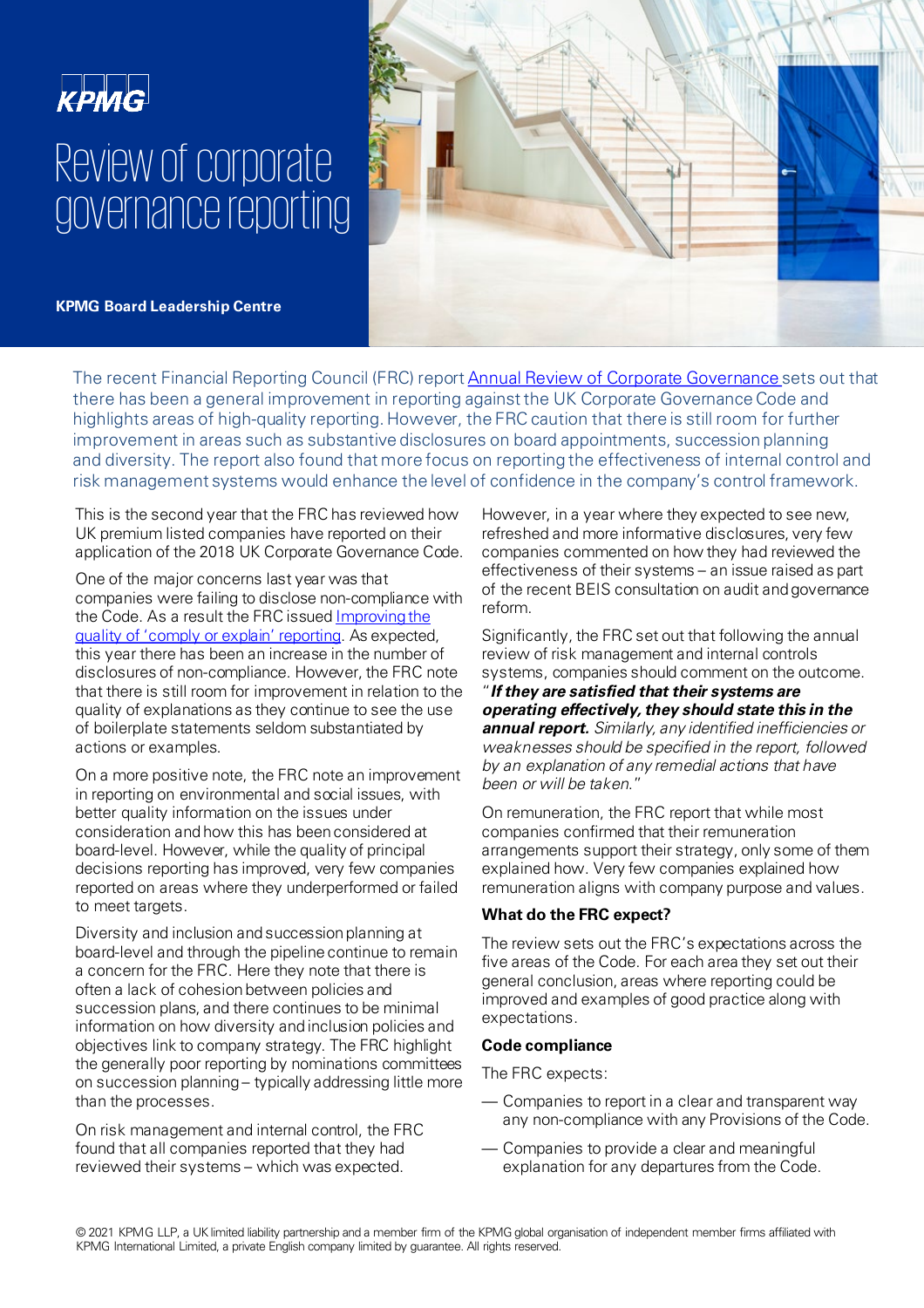## **Leadership**

The FRC expects:

- Companies to demonstrate further improvements in the quality of disclosures of how purpose, values and strategy are connected.
- More companies to take a more rigorous approach to culture and set up effective ways of monitoring and assessing both the culture and its alignment with purpose, values and strategy.
- Companies to genuinely engage with a wide spectrum of their shareholders, not only the largest few, to understand and try to address their concerns as far as practically possible. Also, views received from shareholders and other stakeholders, and actions taken, need to be communicated in a clear manner and within a specified timeframe.
- Companies to address their shareholders' concerns formally and publicly, and in a timely manner.
- Companies to report on how the board oversees stakeholder decisions. Issues include how, and on what basis, stakeholder information is passed to the board, as well as on how often the board reviews engagement methods and identification of any issues discussed.
- Further clarity to ensure that investors and stakeholders are aware of how companies engage with their workforce.
- Outcomes from employee engagement to be illustrated within the report, alongside views and workforce concerns that ought to be taken on board. In addition, feedback from management should be provided on how the situation has been dealt with.
- Companies to report on the actual or intended outcomes of engagement and decisions on both (i) the company's key stakeholder and (ii) the business.
- Companies to provide evidence to support their statements when they are reporting on the performance of particular decisions, which may come in the form of key metrics supported by narrative or case studies.
- The information provided to be a fair and honest assessment of the company's performance in relation to stakeholder engagement, including the identification of any areas where they failed to meet targets.
- More information and transparency on why the board approved community initiatives or programmes, and how these align with strategy.

## **Division of Responsibilities and Board Composition**

The FRC expects:

- Companies to either describe their diversity policies in full in their annual report or summarise them and link to the full document on their website to enable easy access.
- To see all companies promoting and recruiting on merit. Those that use it as a justification for not actively pursuing diversity policies should demonstrate how their approach brings about diversity in the boardroom and workforce.
- To see an improvement in reporting on succession planning. This is particularly the case for companies that highlight succession planning as an outcome of a board evaluation as an area to improve.

## **Audit, risk and internal controls**

The FRC expects:

- Companies to report fully and clearly on both the tender process and tenure for the external auditor.
- Companies to provide disclosures, specific to the company, of their governance structure (who and what) and processes (how and when) in place to manage risk that clearly demonstrate the way that the company identifies, monitors and mitigates risks.
- Companies to explain: the process of how the board has determined the company's risk appetite; and the risk appetite for each of the company's principal risks.

In a year where so much focus has been on the proposals for a stronger UK framework for reporting on internal controls over financial reporting (as set out in the [BEIS whitepaper, Restoring trust in audit and corporate](https://assets.publishing.service.gov.uk/government/uploads/system/uploads/attachment_data/file/970673/restoring-trust-in-audit-and-corporate-governance-command-paper.pdf)  governance), it is interesting to read the FRC's views on how companies have been complying with the current disclosure 'requirements' and what the FRC believe is missing.

Compliance with the Code currently requires that "the board monitor the company's risk management and internal control systems and, at least annually, carry out a review of their effectiveness and report on that review in the annual report. The monitoring and review should cover all material controls, including financial, operational and compliance controls."

The FRC specifically note that simply confirming that an annual review of the risk management and internal controls systems has taken place is not enough for compliance with the Code. "Reporting should include a detailed description of the whole process that the board or the committee has undertaken to do this."